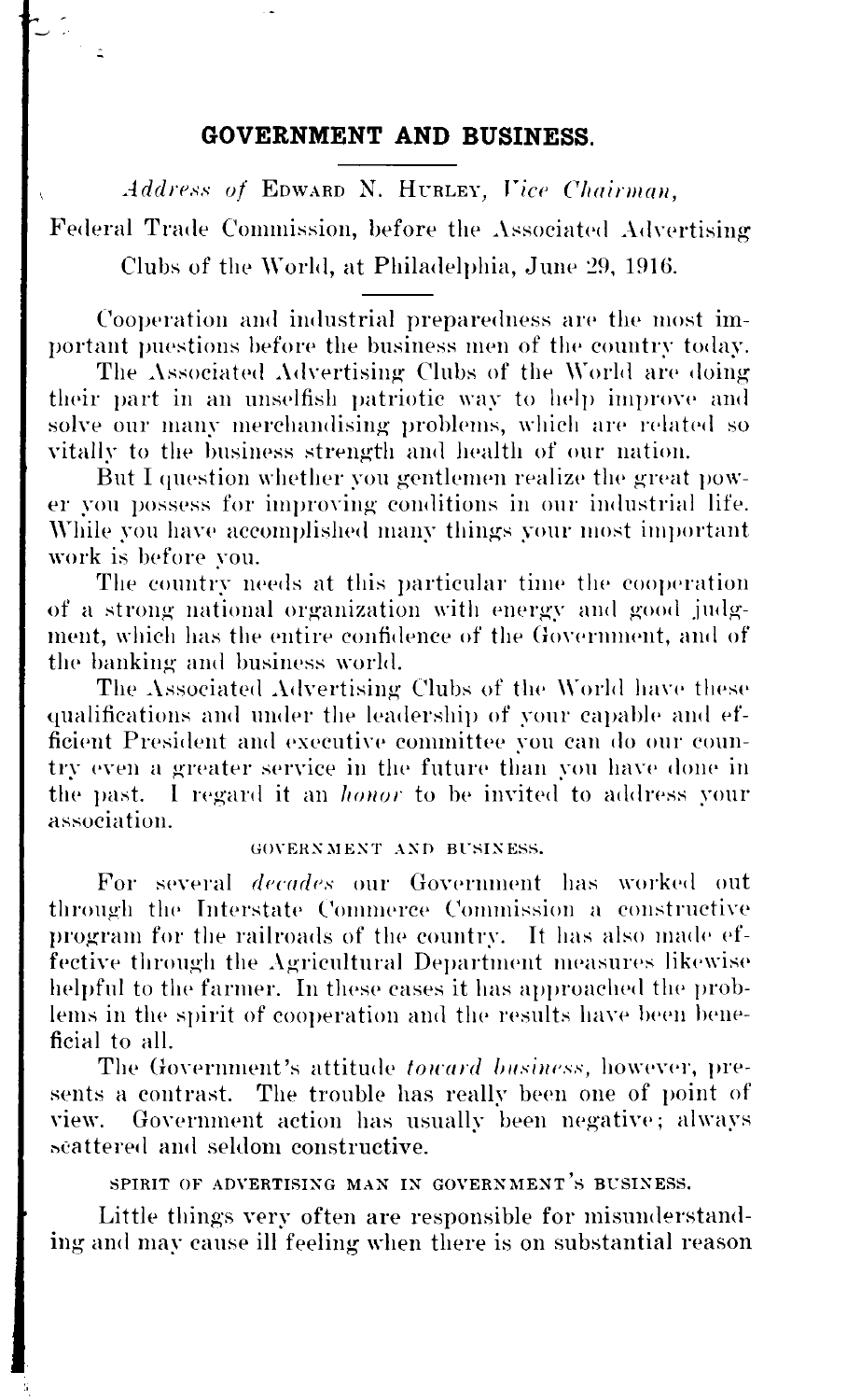for it. Let me illustrate what I mean from the field of business activity with which you are fimiliar.

*You sell* merchandise by advertising and when you receive by mail a lead from your "ad" your letters in reply are written with great care to further interest your "prospect" in your product and if possible to close the sale. You *must* write letters *that pull* in order to make your advertising pay.

In contrast with your methods the United States Government which 1 understand transacts 90 per cent of its business by mail does not write letters *that pull.* Most of them are addressed as —*"Sir*—*Y ON arc hereby notified"* and the balance of the letter is generally couched in terms which put the recipient on the defensive and make helpful cooperation utterly impossible.

I have been informed that a few years ago in one of the departments at Washington, which comes in daily contact with the business men of the country, it was found that the word *please* was being used in telegrams. Instructions were given to *stop its use* and employees advised that if they should in the future use it in telegrams they, personally, would have to pay the expense.

This same department took the position that when the Government acknowledged a letter from a business man that it was not necessary to say, "We thank you for your favor of blank date," on the theory that the Government did not have to thank any one.

Gentlemen, is there any quicker way to separate friends or to force customers off of your books or to create a break between business men than to send out cold sarcastic letters? I honestly believe that much of the ill feeling that has existed between Government and business for the past 15 years has been caused by the discourteous letters that were written by the department at Washington to business men.

If the Government Departments transacted business and wrote letters in the same *spirit you do;* if in fact each department at Washington had an advertising man who is accustomed to write letters *which really sell service*, government would become popular and the administration continuing this practice would increase its influence greatly—for giving service to the public in a courteous and civil manner.

There is, indeed, a better feeling between government and business today. The Federal Trade Commission is desirous of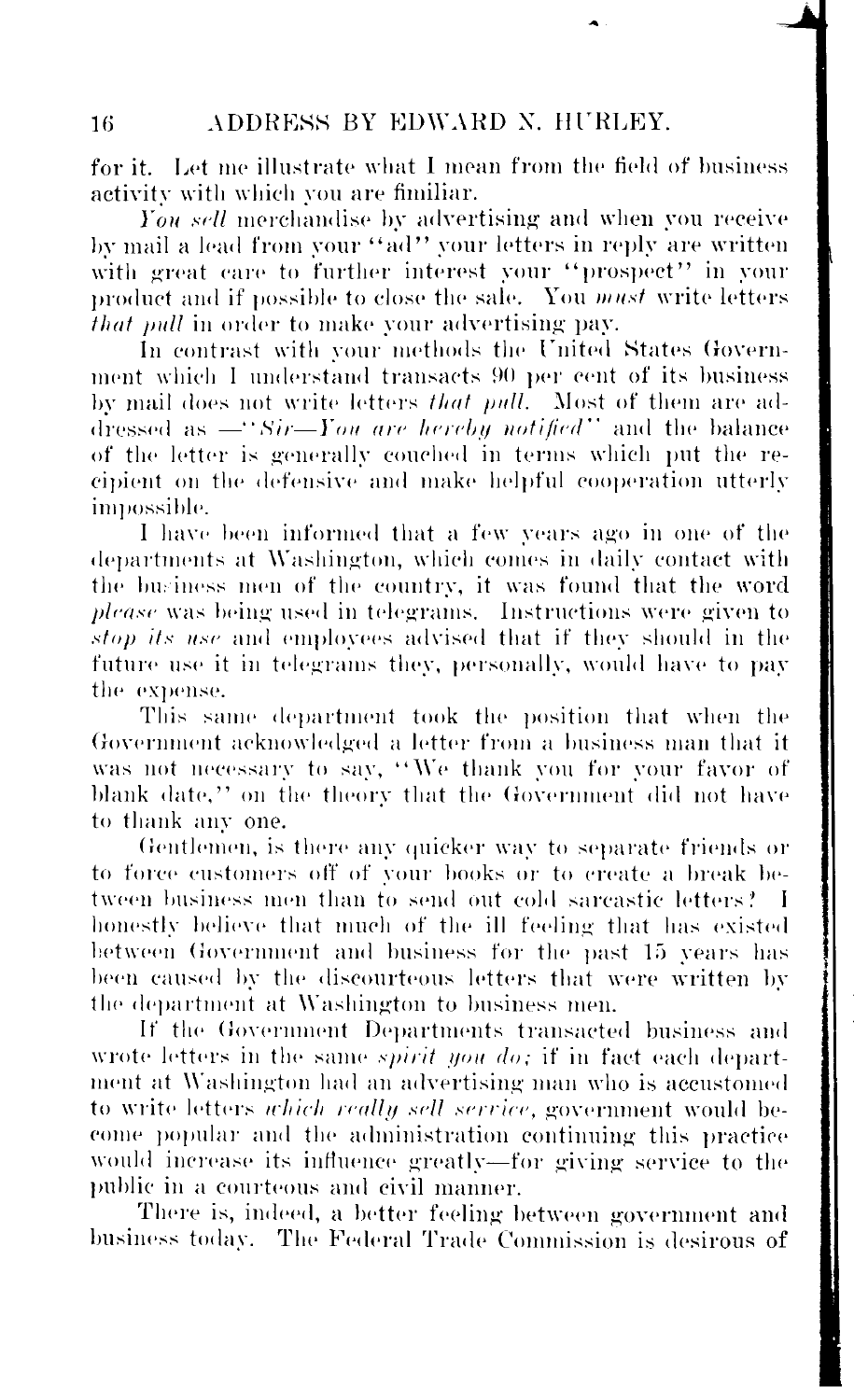cooperating with *business* men and our efforts have demonstrated that it is *easy to have their hearty cooperation* if the proper cooperative spirit is shown by the Government.

If the Government continues to improve its methods of corresponding with the business men, tax payers, and others having dealings with it and in other ways to recognize the community of interest between it and business men , a much friendlier feeling will prevail and government and business will be united in a sympathetic effort to solve our great industrial and commercial problems.

## TIME FOR CHANGE OF ATTITUDE.

It is unfortunate that our business men and our Government have been losing valuable time during the past 15 years in trying to settle our economic and business problems, *not by cooperation,* not by any scientific method which will bring about results beneficial to *our people* as a whole, but by resorting *to flic courts.* 1 know business has been sick, and business has undoubtedly been in a large measure to blame for its illness, but instead of sending *for a doctor* who could prescribe a remedy that would give practical and *permanent* relief, the Government sent for lawyers and you know the result.

A wrong feeling has existed in this country as to the proper relations between government and business. Even when 1 went to Washington I had the feeling that business men did not want to cooperate with the Government, but 1 learned very quickly that they are all eager to cooperate and willing to do everything in their power that the Government desires.

We are talking a great deal these days about mobilizing our industries. We have been floundering about for many years with no definite plan; in fact, the first step has hardly been taken toward solving our industrial problems and *toward* attaining the result which we all know is absolutely necessary. Cooperation requires the interest and good will of both sides. Business men are anxious to cooperate with our Government. It is now the duty of the Government to lend its active constructive aid, *and it is the earnest desire of the Federal Trade Commission to do everything in its power to help foster American industries.*

FEDERAL TRADE COMMISSION AND DEFINITE STEPS FORWARD.

The Federal Trade Commission is endeavoring today to work out a comprehensive, constructive solution of our business *problems*. We have taken definite steps toward getting at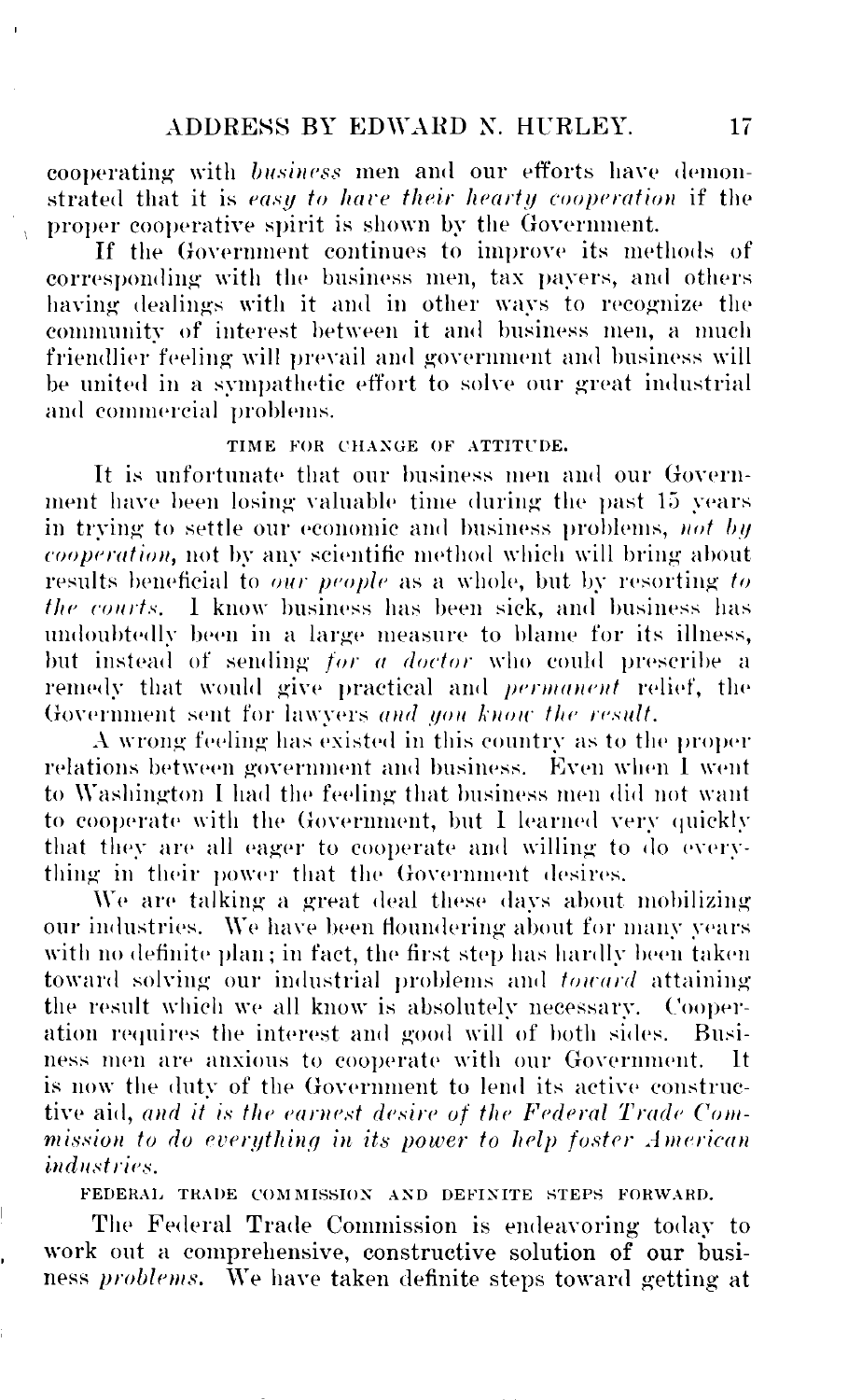# 18 ADDRESS BY EDWARD N. HURLEY.

the real facts of industry from manufacturers. Within a few months we hope to be able to give manufacturers first-hand detailed information about their business.

#### BETTERING BUSINESS METHODS.

The activities of trade associations and similar business organizations are manifold. Groups of associated business men that are putting forth special efforts to improve systems of cost accounting, bettering their processes of manufacture, standardizing their output, obtaining credit information, and endeavoring to advance the welfare of their employees, are bound to be most important factors in our country's development in the course of the next few years.

Special commendation should be given to associations that are endeavoring to build up industries in these constructive ways. Successful production and successful merchandising *rc quire* many steps in the process of changing the form of the raw materials, and putting the product on the market at a figure adequate to cover the cost of production and the cost of selling and net some profit to the producer, without charging the consumer an excessive price; and neither the individual *manufacturer nor the Government alone can* work out the *manu* serious economic and business problems involved, so successfully, as can a group of associated producers or merchants, *laboring together in cooperation.* These associations, when conducted intelligently and rationally, with the thought of bringing about improved business conditions, will make it possible for our industries to compete in price and quality in the *markets* of the world.

There should be a greater degree of organization and of mutual helpfulness in all lines of trade and industry, so that American business may be welded into a commercial and industrial whole; the part of the Government being to cooperate with business men, *on request*, to bring about the results that will benefit business and hence promote our national welfare.

#### VIEWS OF PHESIDENT WILSON.

President Wilson's views on trade associations may be of particular interest to you. In a letter addressed *to me,* under date of May 12, 1916, he said, in part: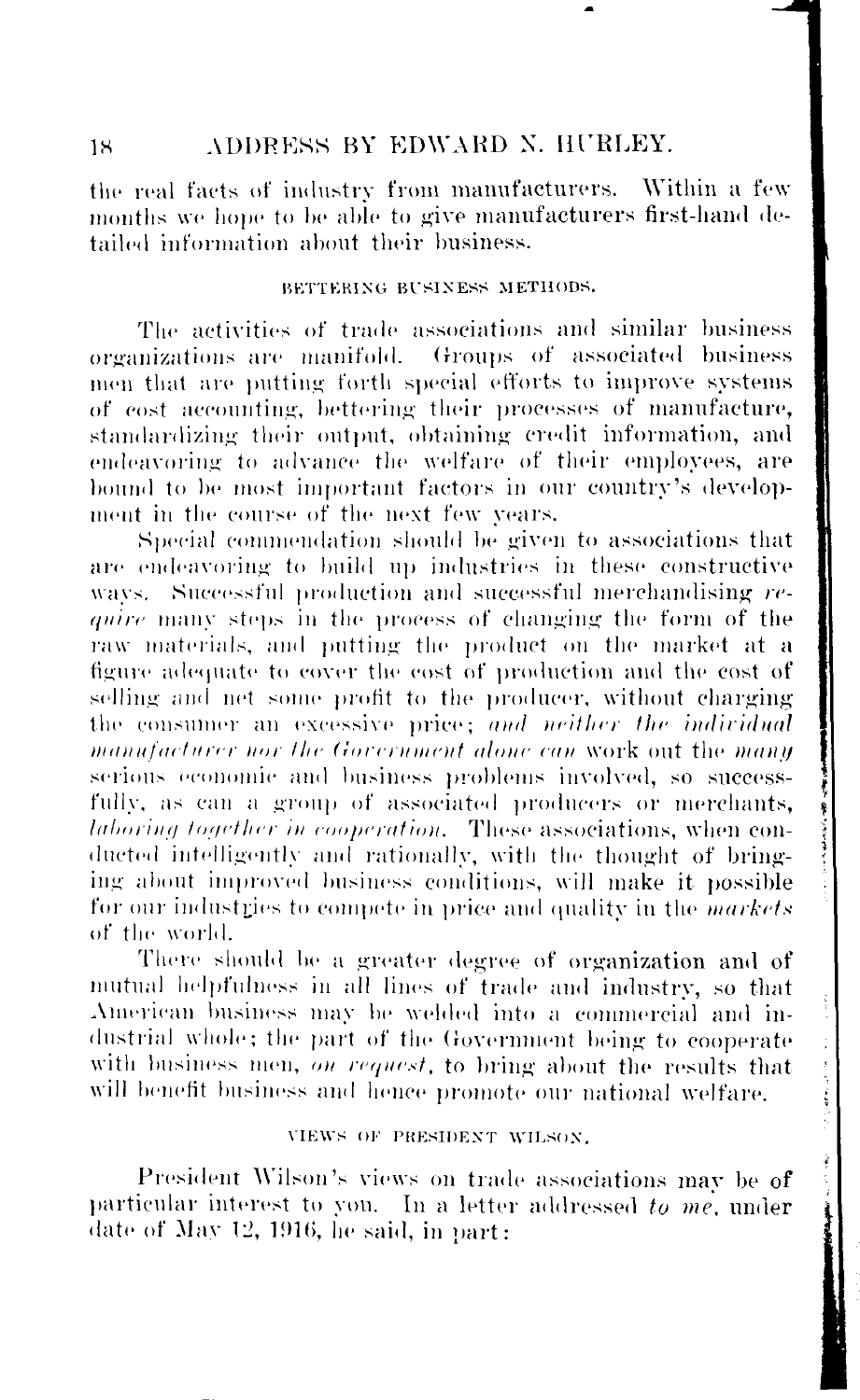## ADDRESS BY EDWARD N. HURLEY 19

*"The White House Washington*

Ì

 $\frac{1}{2}$ 

Ï

*May* 12, 1916.

"Your suggestion that trade associations, associations of retail and wholesale merchants, commercial clubs, boards of trade, manufacturers' associations, *credit* associations, and other similar organizations should be encouraged in every feasible way by the Government *seems to me a very wise one.* To furnish them with data and comprehensive information in order that they may more easily accomplish the result that they are organized for is a proper and *useful gorernmenf function.* These associations, when organized for the purpose of improving conditions in their particular industry, such as unifying cost accounting and bookkeeping methods, standardizing products and processes of manufacture, *should meet with the approval* of every man interested in the business progress of the country.

"It is my hope that, in addition to the other work which the Federal Trade Commission is doing, it will ascertain the facts regarding conditions in our various industries. If it finds that an industry is not healthy, it should, *after carefully considering the facts, in cooperation with the parties interested,* suggest a practical and helpful remedy. In this way many of our difficult business problems might be solved.

"I am very anxious to see you continue to cooperate with the business men of the country along the lines upon which you are working.

Cordially and sincerely yours,

# WOODROW WILSON."

### DEVELOPMENT OF ADVERTISING.

From the early days when the Town Crier and the signboard were the principal publicity agents employed, to the modern newspaper, poster and illustrated magazine with its pleasing presentation of current commodities, advertising has travelled a long way. Its evolution since the invention of printing has been rapid, and the field of advertising has expanded until it includes today widely varying lines of activity, as shown by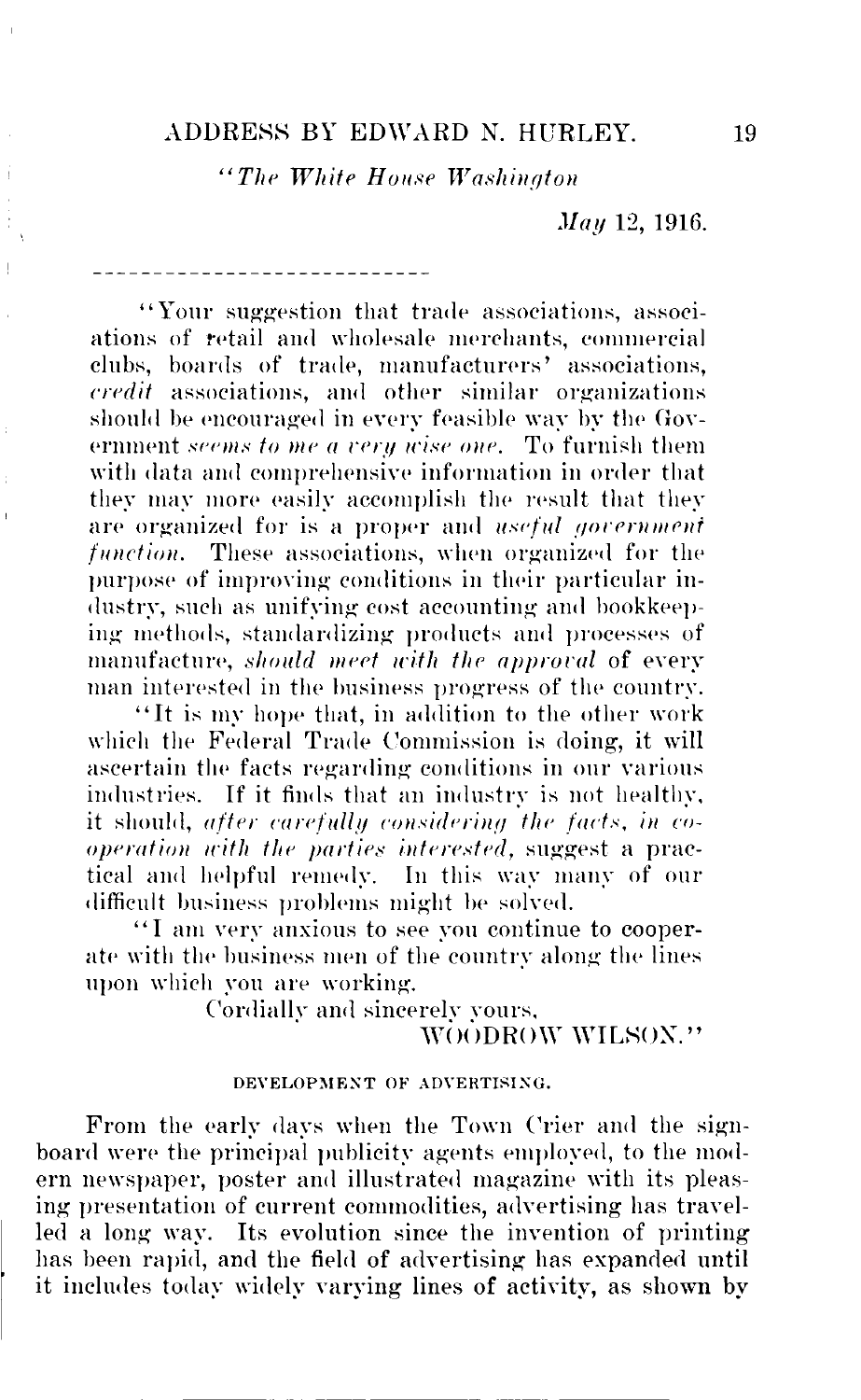the many departmental organizations included in your large unit, the Associated Advertising Clubs of the World.

The work of your association deals with a part of the field of business which is most important—the marketing of commodities. Selling and advertising are bound up together. To find the need and to supply it are two sides of the same shield. The usefulness of a manufacturer to the community is greatly extended through advertising. Merchandising has passed far beyond the confines of the old time market place. It now extends over whole continents—over the entire world, and it is advertising which makes possible national merchandising.

### TRUTH IN ADVERTISING.

Service to the community must be the ultimate test by which all advertising is judged. For that reason it is very gratifying to find your association taking a strong stand against fraudulent and misleading advertising. Its adoption of "truth" as its world motto is an important step in insuring the public and the advertiser against deterioration of the service which the ad-man supplies. It means a substantial improvement in the reliability of publicity methods. It means a strengthening of business confidence in all advertising.

### ADVERTISER INTERESTED IN SUCCESSFUL MANUFACTURING.

Every advertiser is interested in successful manufacturing, for only the successful manufacturer remains in business, to sell his goods, and to advertise. Whatever promotes manufacturing success, therefore, and business success in general, directly interests the advertising man.

Whatever makes for strong and substantial protection makes foi progress in the field of marketing through publicity. For this reason you are vitally concerned with conditions in the business world as a whole.

## COST ACCOUNTING.

A preliminary study of industry generally, made by the Federal Trade Commission, has revealed the fact that only a very small percentage of the manufacturers of the country make any chaige for depreciation of building plant equipment, or seasonable merchandise, and that their products were priced and their profits determined before reckoning *this* vital and important item.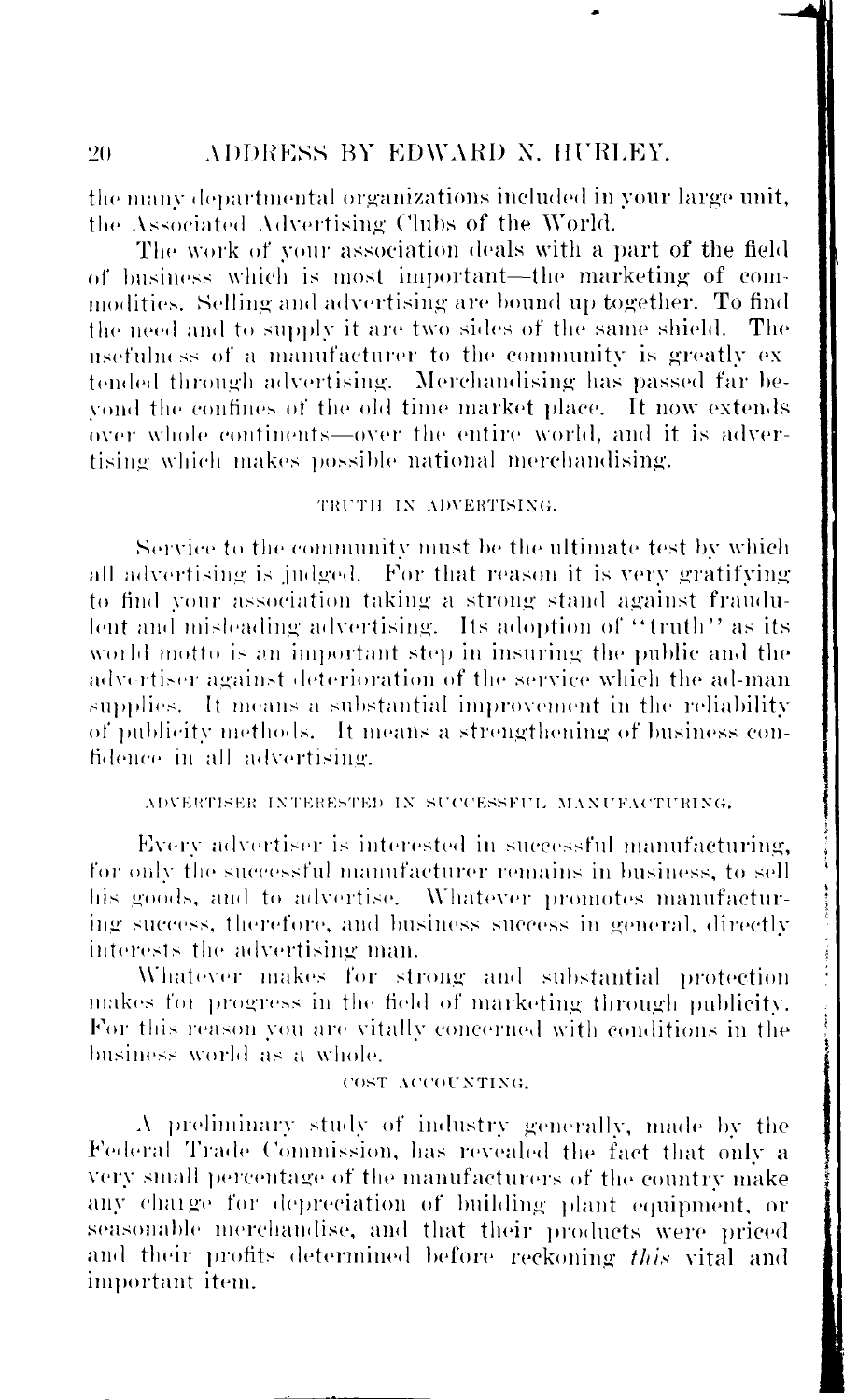#### DEPRECIATION.

The Trade Commission is urging on every business man the absolute necessity of making proper provision for depreciation and doing it **monthly** or at least quarterly. 1 think I can safely say that no accounting system will receive the endorsement of the Commission unless it does provide for the inclusion of this most important item of cost.

Statistics show that the percentage of business men who do not provide for depreciation is very large, running over fifty per cent, and this is one of the causes *that has a great influence* on the business death rate. Nearly every man is perfectly willing to include in his cost all items for which he pays out actual money, but he is inclined to overlook those which do not require a visible outlay, and depreciation is one of these which unquestionably exists. Many manufacturers and merchants do not charge *an//* depreciation and give as a reason that they keep their plant and stock in first-class condition. This is one of the most erroneous ideas in business today. Every machine, building, and apparatus as well as seasonable merchandise, *like eveii) man,* has a certain period of life and no matter how much care is taken or how much medicine you give the man, death is bound to come.

If the Federal Trade Commission and the Associated Advertising Clubs of the World do nothing more than arouse the American business man to the fact that depreciation does exist, that it is an element of cost, and that he should put it into cost, the time will have been well spent and business generally will have received a benefit.

### UNIFORMITY IN ACCOUNTING METHODS.

The subject of more uniformity in cost finding is at present receiving the careful attention of many manufacturers and trade associations. A number of trade associations are in this way achieving marked success in strengthening their industries. is being demonstrated that a knowledge of cost determined by a uniform practice can improve trade conditions to a remarkable degree. By a uniform practice I mean a common classification of costs, both manufacturing and selling, a uniform method of providing for depreciation with rates more or less standard-<br>ized. Where this condition exists, production statistics which Where this condition exists, production statistics which are'comparable and which will inform and guide the whole in-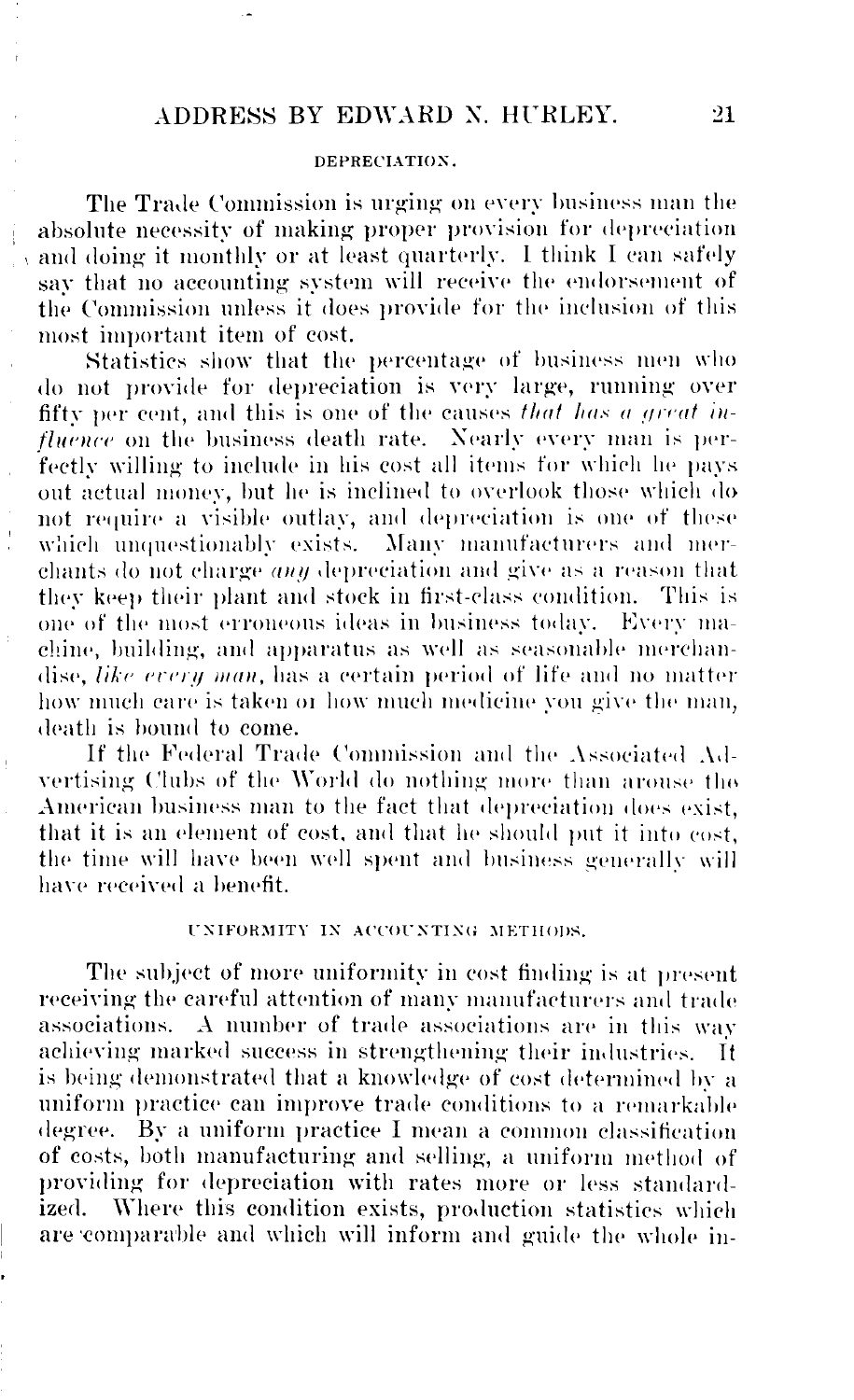# 22 ADDRESS BY EDWARD N. HURLEY.

dustry arc obtainable. Manufacturers and merchants can **then** talk the same language and will be in a position to profit by each others' experience, to conduct their plants more efficiently, *and to establish prices more intelligently.* 

### EXAMPLE OK DANGERS OK LACK OK ADEQUATE ACCOUNTING METHODS.

operation every month or at least every quarter. His overon his product and his customers recognize that they are get-For example, take two manufacturers, say .Jones and Brown. They are in the same line of business and bank with the *same banker.* .Jones keeps an accurate cost accounting system, charges off liberally for depreciation on his buildings, machinery, etc. He charges his jigs, tools, dies and patterns against the cost of head is distributed equally and fairly. He quotes a fair price ting value received. He has a large bank account and is considered a conservative and substantial business man. *Brown*, his competitor, on the contrary, does not keep a cost accounting system; does not charge off for depreciation except a small amount at the end of each year. Brown maintains that his buildings and machinery are very near as good as they were ten years ago. He charges his jigs, tools, dies and patterns to capital account and considers them valuable assets. He figures that he has been *quite liberal* when charging off ten per cent for depreciation on these items at the end of the year. He is a heavy borrower at the bank and *the banker* is probably loaning him the money *that Jones,* his competitor, has on deposit. This furnishes Brown working capital to do *what?* To continue to run his business in a *slip-shod, slorenly manner*, to cut prices and ruin the industry in which they are *both engaged*.

Ignorant competition is most dangerous to the development and success of our country. The Clayton Act and the Federal Trade Commission Act have no control over this menace. It is estimated that ninety per cent of the manufacturers and merchants in Germany know absolutely what their goods cost to manufacture and sell. If you compare our figures, which show, according to estimates, that only 10 per cent of our manufacturers and merchants know what it costs to manufacture and sell their products, *you hare the answer* as to why Germany has been so successful in developing such a high standard of efficiency in manufacturing and distributing their products *not only in Germany* but in the markets of the world.

It is a fact well understood among business men that the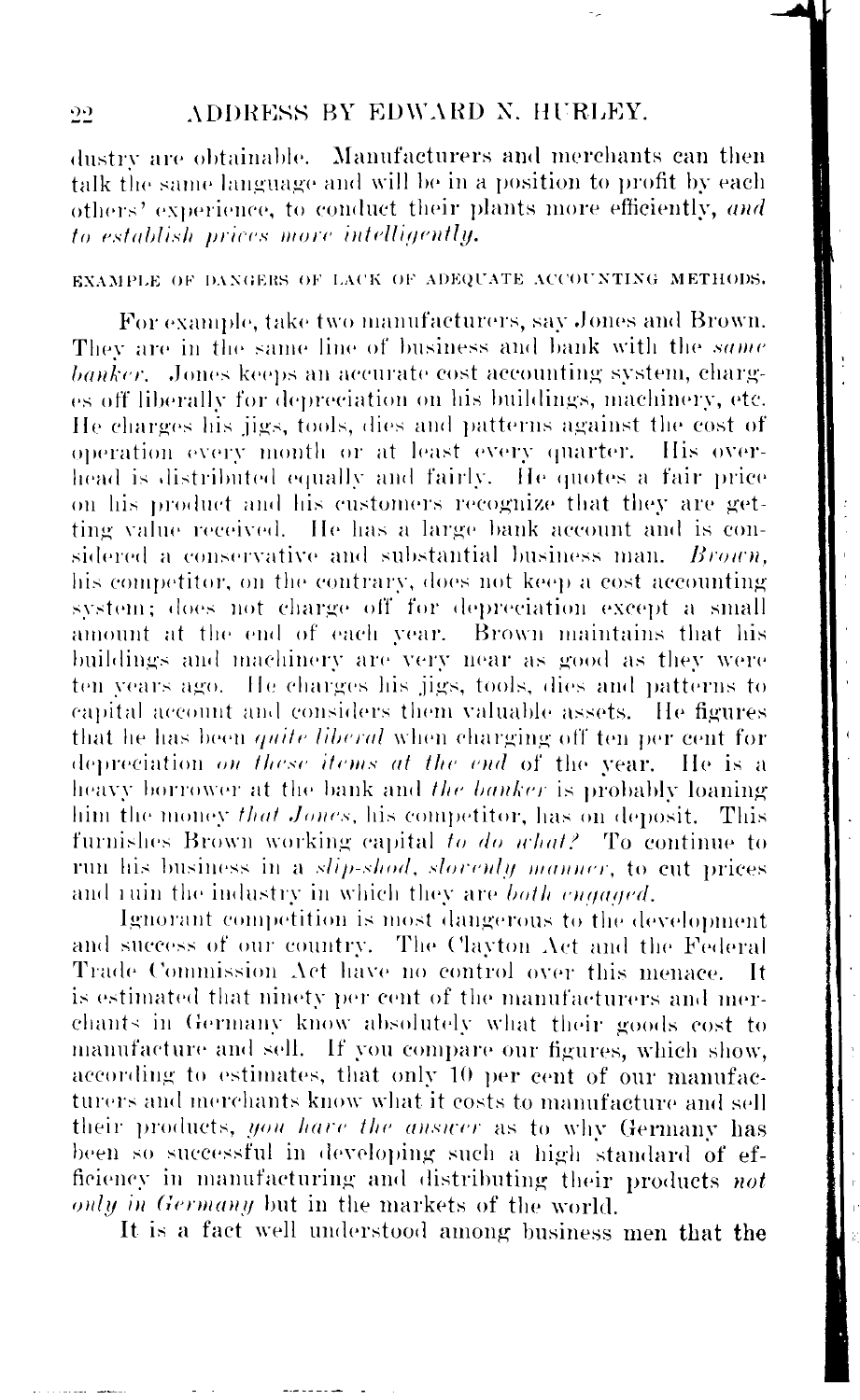general demoralization in a large number of industries has been caused by firms who cut prices not knowing what their goods actually cost to manufacture; the cost of selling also, which is equally important, is almost wholly lost sight of. Are the officers of the companies and firms who are cutting prices right and left, irrespective of their costs, *fair to their customers, stockholders, or competitors?*

*Quality and service* are becoming greater in the field of merchandising. Long after the price of a product is forgotten the *quality of that product is remembered.*

#### ACCOUNTING AMONG SMALL RETAILEKS.

The Associated Advertising Clubs of the World have taken keen interest in the welfare of the small retailer. The Federal Trade Commission has found them ready and willing to cooprate with us in an endeavor to solve the problem of efficient merchandising.

The distribution of our food products, particularly by the retailer, has an important bearing on the high cost of living and any effort that is put forth to work out this problem in an economic way will benefit the people as a whole.

In cooperation with your organization, the Federal Trade Commission will mail within the next thirty days to every manu facturer and retail merchant in thee United States a booklet outlining the correct way of keeping his accounts. If the suggestions of the Commission are followed the manufacturer and retailer will know what it costs him to manufacturer and sell his goods.

One of the difficulties with our manufacturers and merchants today is that they may be manufacturing or selling, say, six different products and making a profit on three of them, but on the other three losing money. Every article sold should share its percentage of overhead, executive, accounting and selling expenses. It is the only safe way to conduct a business. To reduce your overhead per unit of sales by handling a large volume of goods, on a part of which you are losing money, is not good business practice.

This method of doing business causes competitors to fail; particularly small merchants and manufacturers, who have to compete with those who are making a substantial percentage of profit on part of their line and are competing unfairly with another line by cutting and demoralizing prices.